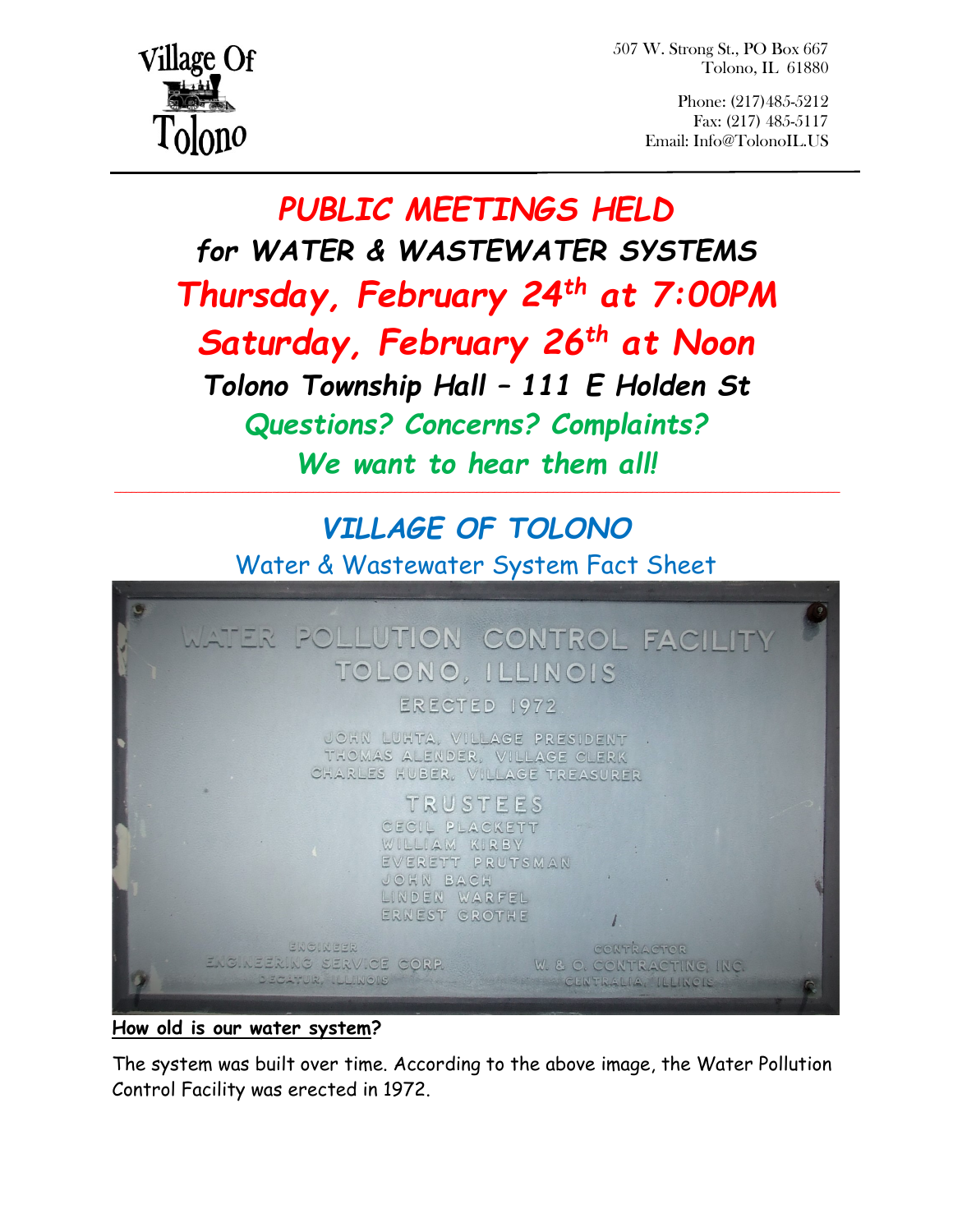

#### When I turn the tap on, the water seems fine and when I flush the toilet it works ok…why think about a change?

We currently purchase our water from Illinois American but own the distribution system. We own the entire wastewater system. The Village has done an effective job of maintaining the existing water system

 and running the wastewater system. The challenge is that in an effort to keep water and sewer rates down, not enough money has been put aside to replace worn out parts of the system. The Village doesn't have enough money to pay for upgrades.  $\alpha$  running the wastewater system.

In October 2019 engineers Donahue & Associates looked at the wastewater system. They identified a need for new values, piping diffusers, and blowers. They also found a need for regulatory upgrades, concrete repairs, and expanded secondary clarifiers. They estimated the cost of an oxidation ditch system to be \$5.6 million. Later, in June of 2020, Donahue updated their report showing an estimated project cost of \$12.5 million. This included adding a new sewer line to the South. The Village reduced the scope of work and the estimate was lowered to about \$10 million.

Another Donahue report studied the water system and recommended repairs and looping for the water lines. That work was estimated to be about \$1.5 million.

The Village hired another engineering firm, Fehr Graham, which is drafting plans for a new wastewater treatment plant. That estimated cost is about \$12 million. This does not include any work on the water system.

To pay for upgrades, the Village will need to borrow money which it would repay through changes to the water and sewer rates.

#### Don't the water and wastewater systems make money?

No. The Village budget takes care of ongoing expenses. The monthly wastewater rate roughly covers the cost of processing sewage water, equipment repairs, test, salaries and engineering costs. It has not charged enough to pay for depreciation nor to set aside enough for future capital projects. Historically the Village has lost money on the wastewater system with about \$395,497.52 of annual income and about \$430,641.01 of annual cost.

For the water system, the monthly water rate loosely covers the purchase cost, repairs, salaries, and engineering costs. Historically the Village has lost money on the water system but has raised rates to try to break even. The most recent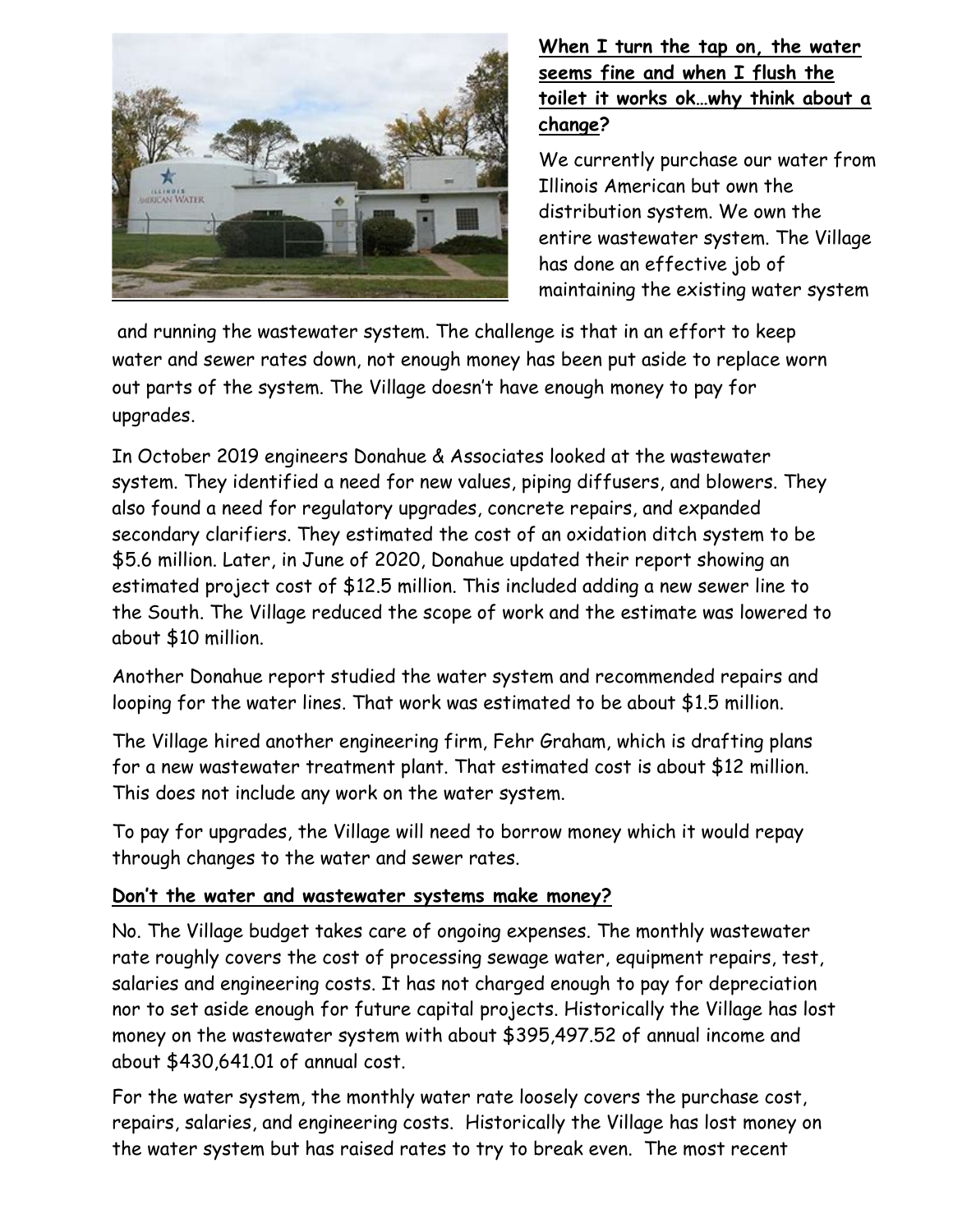numbers are about \$646,790.56 of annual water income with about \$579,946.92 of annual costs.

#### Are we selling?

We don't know for sure. The Village was facing large system upgrade costs and we wanted to check out all of our options. We hired an engineering consultant out of Florida who is a national expert on analyzing systems like ours. Hartman Consultants looked at our systems, looked at our engineering reports, and talked to our engineers. After considering the age of our system, the anticipated expenses, and the value of the system, Hartman recommended that we issue a request for proposals (RFP) to look at selling the systems.

Our biggest worry about keeping the systems had to do with being able to afford to do so. We are facing spending a total of about \$11.5 million on the wastewater and water systems.

So, the Village issued the RFP and we received an offer from Illinois American Water. Part of what we are negotiating has to do with them making a commitment to upgrade the systems. If we sell to them then Village water and wastewater rates will be part of regional rates charged to Champaign, Urbana, Savoy, Fisher and other communities. These rates are regulated by the Illinois Commerce Commission (ICC).

#### If we sold the system. What would my rates be?

A current water/wastewater user of 3,500 gallons a month pays the Village \$68.81 per month for combined services. The rate in 2022 for Illinois American would be about \$69.53. A current Village user of 4,500 gallons a month pays the Village \$85.62 a month. The rate for 2022 for Illinois American would be \$82.83.

The Village has a plan to increase its rates over the next few years. If we make repairs to our system, future rates will need to be able to pay for any future debts.

Illinois American has filed with the ICC to raise their rates as well, but since it is an 11-month long process, it is currently not known what the final rates will be.

#### Does my opinion matter?

Absolutely! The Village has been discussing this for the past few years at its public board meetings and consistently invited public input. Individual Trustees and the President have also spoken to you and many of your neighbors. **Informational** meetings are being planned at 7:00 p.m. on Thursday, February 24, 2022 and noon on Saturday, February 26, 2022. The purpose of these is to provide information to community members and more importantly get valuable input from the community.